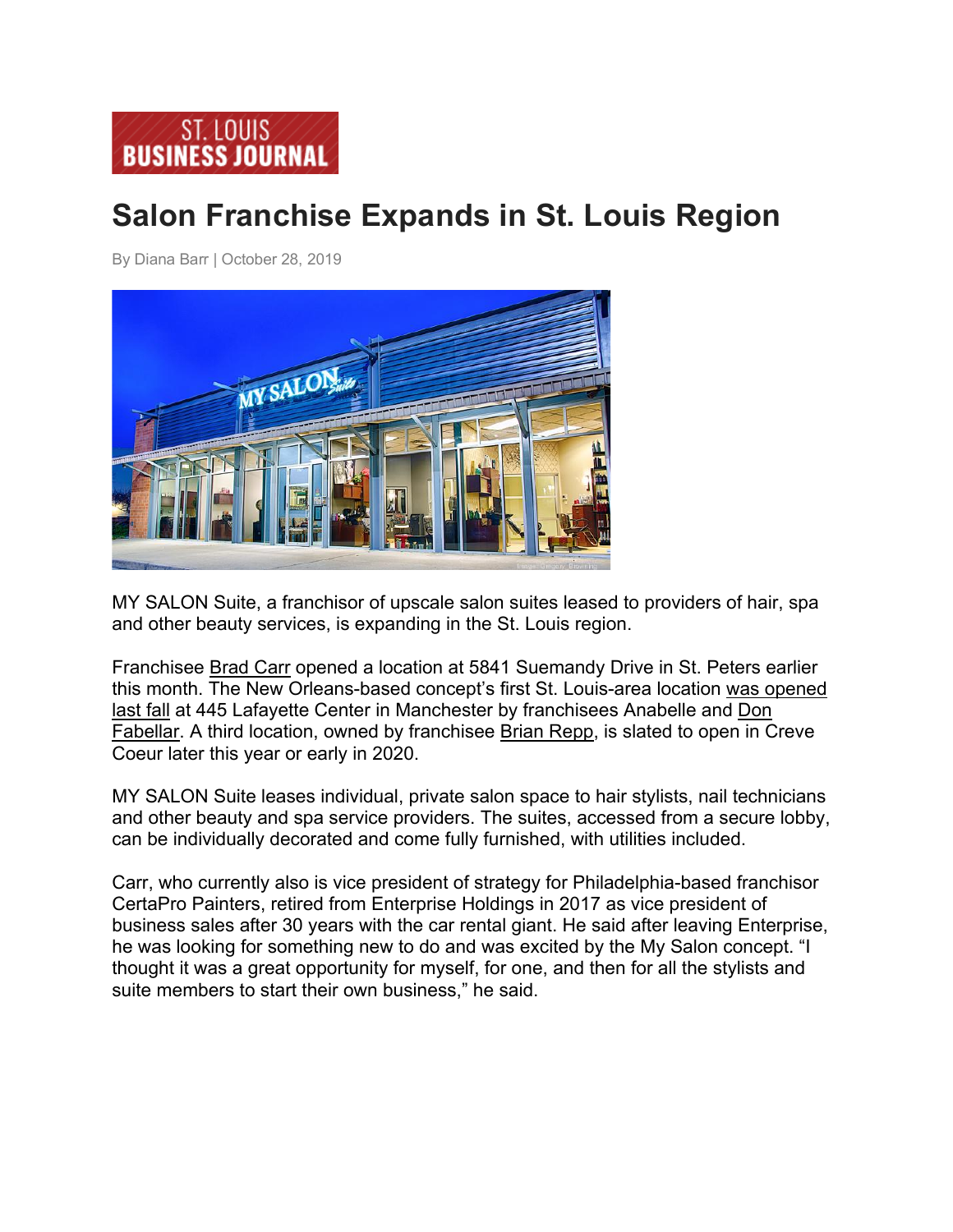

He said the concept is gaining in popularity as "stylists are realizing they can make more money for themselves," compared with renting a chair or being a commissioned stylist inside someone else's salon.

MY SALON Suite franchise costs run from \$395,000 to \$955,000, including a franchise fee of \$50,000 and depending on the size of the franchise. The individual suites cost about \$15,000 each to build out, Carr confirmed.



Rates for leases – typically a year in length – for individual suites differ depending on size and location within the site, he said.

The 7,000-square-foot St. Peters location houses 38 individual salon suites. Carr declined to give the location's current occupancy but said interest has been high among stylists currently operating elsewhere, and a stylist specializing in eyelashes will be among the members.

Each suite features a style station and full-length mirror, styling chair, shampoo sink, color station and separate sink, and storage. Tenants, referred to as members by MY